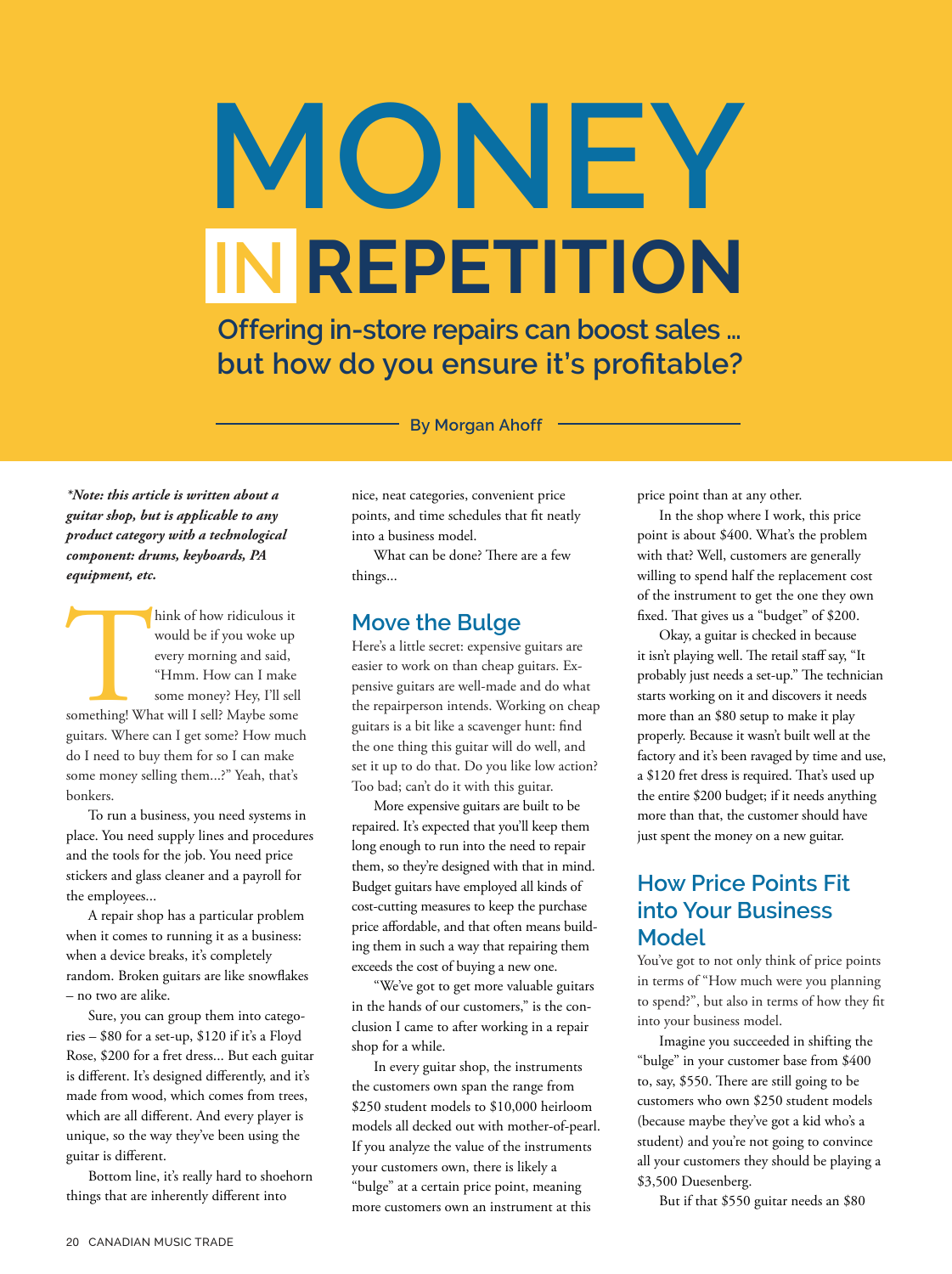setup, it's worth it. And when it needs a \$120 fret dress, it's worth it. And if it comes in with the head stock busted off, and it's going to cost \$225 to put it back on, it's still worth it. (Well, just barely – but it has sentimental value!) Even with all those little costs – a \$20 saddle, a \$60 bone nut, \$30 to re-glue that pick guard that's peeling up – the customer is more likely to decide it's worth it, and give you the go-ahead.

# **And Get Paid for Your Time**

Think of it another way: if you need to charge a shop rate of \$80 per hour to stay afloat, that \$200 cap means if a cheaper guitar takes much more than two hours, you're in the red. Or you're working on four guitars per day. That sounds like a hobby, not a business.

The curious thing that makes guitars exceptional is this: for most consumer goods, that 50% of replacement cost holds true. Consider electronics like a flatscreen TV: for a little more than the cost of fixing your old one, you can get a brand new one with the latest features.

But with guitars, there are no latest features. Guitars have been built the same way for 50 to 400 years, depending on whether it's electric or classical. Old and worn, tried and true – "vintage" is good. Besides, guitarists don't want to start over with a brand-new guitar; it's a badge of honor to have wear marks from the hours and hours you've spent playing the music you love.

Nudging that "bulge" upwards will benefit the repair shop, but it's ultimately a sales issue. The sales department needs to set the goal of shifting the holdings of the customer base so that it "plays nicely" with the shop's business model.

In most guitar stores, the repair shop is integral with the sales department. The repair shop supports the sales team, which ultimately pays the rent. If a customer brings back a guitar they bought because it's not working right, having an on-site repair shop gives the sales team one more option. Without it, what can they do? Issue a refund (which you try not to do – when someone gives you money, hang onto it), exchange it (which is fine for consistent, modern guitars like Yamahas and Fenders; not so much if you sell one-of-a-kind vintage gear), offer an in-store credit for use when they see something they like as well, when it turns up? None of these is as good as offering a solution to the problem they're having so the guitar they chose functions as well as expected.

### **MIKE LOMONACO Just Drums – Toronto, ON**

**Just Drums is a specialty store that sells and services acoustic and electronic kits, world percussion, hardware, accessories, and educational materials.**

*CMT:* **Generally speaking, how has offering repairs and tune-ups benefited your business? Have you found repair services have led to other sales or service opportunities or earned you repeat business?** 

**ML:** Repairs are great across the board. Any time you can offer a service you can't get

through a web portal or anything like that, people want to take part. They want that human touch. Getting to talk in detail about any issues and then learning about what's being done is educational [for the customer] and drives trust. It also drives sales if you're doing it right. It's easy to fix someone's hihat stand and get your \$20 or whatever it is, but you can also assess the person's needs and offer suggestions for upgrades or other solutions to serve them better.

*CMT:* **What about benefits for you and your staff? Does offering repairs boost your knowledge on instruments, offer insights that are helpful on the sales floor or with ordering, etc.?** 



**ML:** Any time we can determine if there's a problem item that might pose a conflict with the customer's experience, it's important to know that and share that information with our staff and our customers. And for our sales team to see how something gets fixed, it helps them offer an elevated, more informed customer service experience and, again, to establish trust.

*CMT:* **What are some of the inherent challenges or things to keep in mind with running a successful repair department that might not seem obvious to anyone thinking of adding one to their business?** 

**ML:** Time management. That's the biggest concern you'll always have for repairs. Parts are usually easy to get, and if people want something specialized, they're usually willing to wait, but managing how long things might take and not promising something you can't deliver is important to that overall customer experience, and our internal operations.

*CMT:* **Did you see an influx in repairs/ tune-ups coming in through the pandemic lockdowns? If so, to what do you attribute that, either based on what customers were telling you or your own observations?** 

**ML:** Repairs definitely saw some action [through the pandemic]. People were digging old stuff out of their basements and were ready to freshen things up. New heads and general overalls were a big part of that, and cymbal cleaning, too. That's a cool thing we offer that other stores don't – we have a specialized machine and it really brings your cymbals back to life. It's not that expensive and has been getting more and more popular.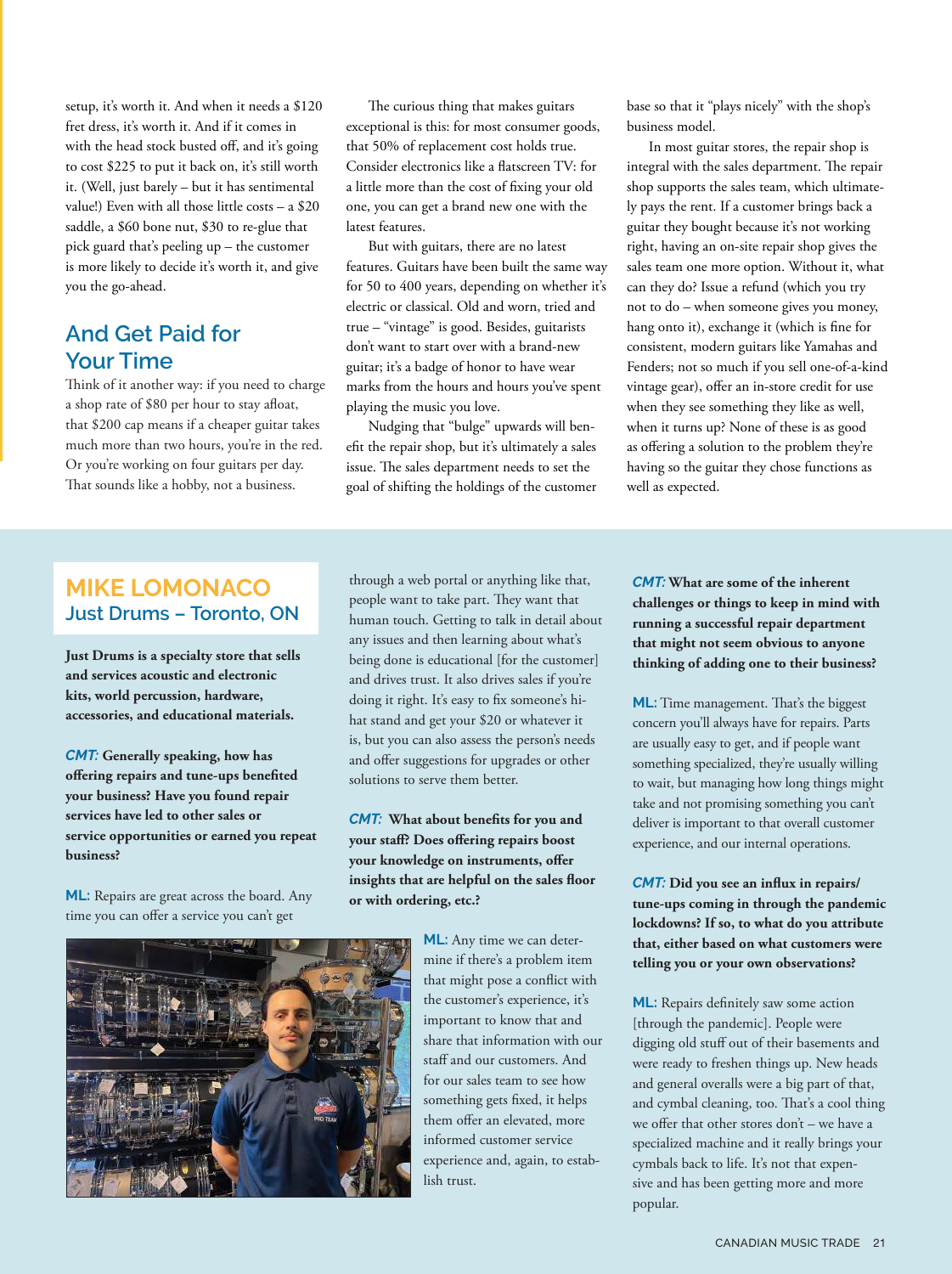### **Making the Call**

This is about having a good handoff system from the repair shop to the sales department. When a technician checks out a guitar and determines that the cost of repairing it exceeds 50% of the value of the instrument, the customer should get a phone call from a salesperson, explaining the situation and offering a guitar the shop has for sale that the customer might prefer to spend their money on. This provides the customer with

reasonable options, any of which involves spending money at your shop. Telling them it's not worth fixing their guitar and they should shop around for a new one doesn't support your business model.

First and foremost, the service a guitar shop offers its customers is clarity in navigating decisions about owning a guitar. Mapping out available choices within your business model enables you to offer superior service, all the while keeping the business running.

*Morgan Ahoff is an experienced repair technician based in Vancouver, BC.*



# **DAVID REYNOLDS Nightlife Electronics – Vancouver, BC**

**Nightlife Electronics is a shop dedicated to the sale, service, and restoration of new and vintage synthesizers, drum machines, DJ equipment, and more.**

*CMT:* **Generally speaking, how has offering repairs and tune-ups benefited your business? Have you found repair services have led to other sales or service opportunities or earned you repeat business?**

**DR:** Having a repair shop has helped our business greatly. Because we started out as solely a repair shop, we were able to build a reputation locally as being the "go-to" specialists for all things synth-related. This was a big bonus when transitioning to offer retail sales along with repairs. We know the equipment inside and out and can offer insight that most other retailers can't.

*CMT:* **What about benefits for you and your staff? Does offering repairs boost your knowledge on instruments, offer insights that are helpful on the sales floor or with ordering, etc.?**

**DR:** We have a small staff here at the shop and everyone helps out in all aspects of the business. Getting hands-on and helping repair gear has been good for the staff working here because it not only helps them understand gear better for sales but also builds skills in an area of the industry that is hard to gain experience with.

*CMT:* **What are some of the inherent challenges or things to keep in mind with running a successful repair department that might not seem obvious to anyone thinking of adding one to their business?**

**DR:** The main challenge is that while it is a complementary business, it is a completely *additional* business. It requires as much care, time, and attention as our retail shop and the workload of having two businesses is quite significant. The list of qualified/experienced synth techs in Canada is pretty short and I handle 95% of the repair work we do. It's really not the kind of job you can just put up a "help wanted" sign for.

*CMT:* **Did you see an influx in repairs/ tune-ups coming in through the pandemic lockdowns? If so, to what do you attribute** 

**that, either based on what customers were telling you or your own observations?**

**DR:** We entered into the lockdown feeling very uncertain about what might happen in terms of sales and repairs but were quite surprised to see things stayed busy and sales increased. Our repair shop closed early on in the lockdown – actually a week before it was recommended – but gradually started taking in equipment once we could put safety procedures in place. This obviously caused a drop off in repairs early on but once we reopened, things picked up again quickly.

There are probably many reasons we saw an uptick in business but I think a lot of people had more free time to devote to following their passion of making music, finishing projects, and just focusing on the things that make them happy.